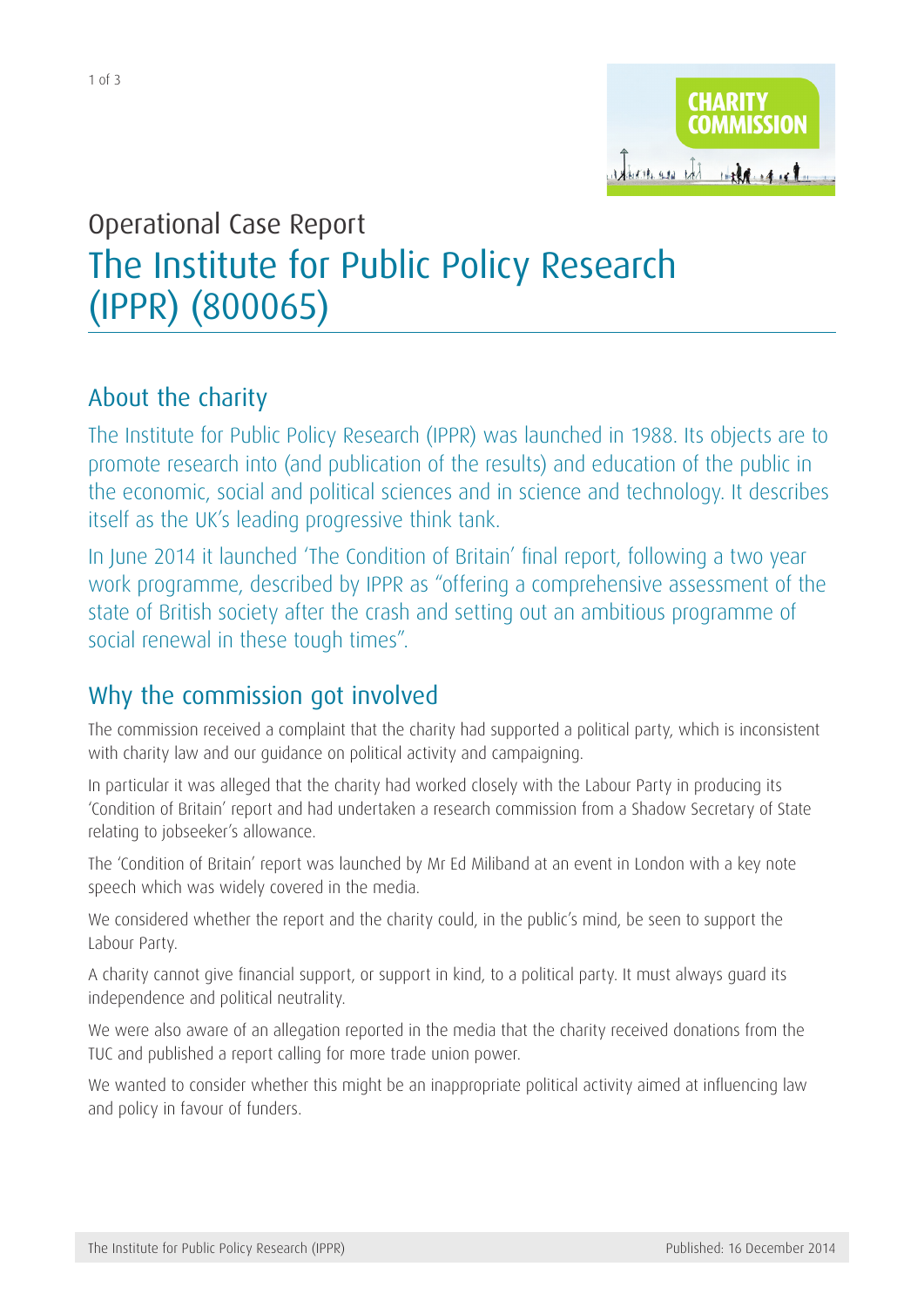## The action we took

We examined in detail the report and the work funded by grants from the TUC and had constructive engagement with both trustees and senior staff concerning the complaint and the wider work of the charity. The trustees co-operated with us throughout. We provided the trustees with regulatory advice and the trustees have looked further at their procedures to safeguard their independence and ensure political neutrality.

## What we found

We found that the charity works on a wide range of educational and research projects with diverse partners including civil society, businesses, trade unions, the public sector and educational institutions. The charity also provided evidence of extensive engagement across the political spectrum, including hosting events with politicians from all the major political parties.

We found that the 'Condition of Britain' report was independently commissioned by the charity and not funded by or at the request of a political party. The charity took reasonable care to ensure the report was identified as its work. The report was editorially independent and financed by a number of individuals, charities and public bodies. We consider that the report advances charitable purposes to educate the public.

However, the commission reached the conclusion that the charity exposed itself to the perception that it supported the development of Labour Party policy because:

- there had been close involvement with the Labour Party and its representatives throughout the project - the preliminary roadshow events for the Report featured one or more speakers from the Labour Party and Mr Miliband spoke at the high profile launch event
- the emerging findings of the research were only made available to the Labour Party on request although the charity would have made them available to any political party had they made similar a request
- whilst the charity naturally wanted a high profile figure to launch the policy to gain maximum publicity, the final launch event was used as an opportunity and platform for Labour Party policies to be announced

The charity explained to us its consideration of the risks and how it works generally to protect its independence. Politicians from the Conservative Party and Liberal Democrats have announced policies at the charity's events and it has made its emerging findings available on other research projects to both of these parties. Nevertheless, we consider that, given the extent of the media exposure, the public perception of the charity's independence could have been adversely affected. It could therefore look further at the procedures it has in place for safeguarding its independence.

Although the charity's senior staff had been approached by a Shadow Secretary of State to undertake research on Jobseeker's allowance, they had confirmed that the charity could not undertake commissions from political parties, but that it was in any case already investigating issues of contributory welfare as part of the 'Condition of Britain' report.